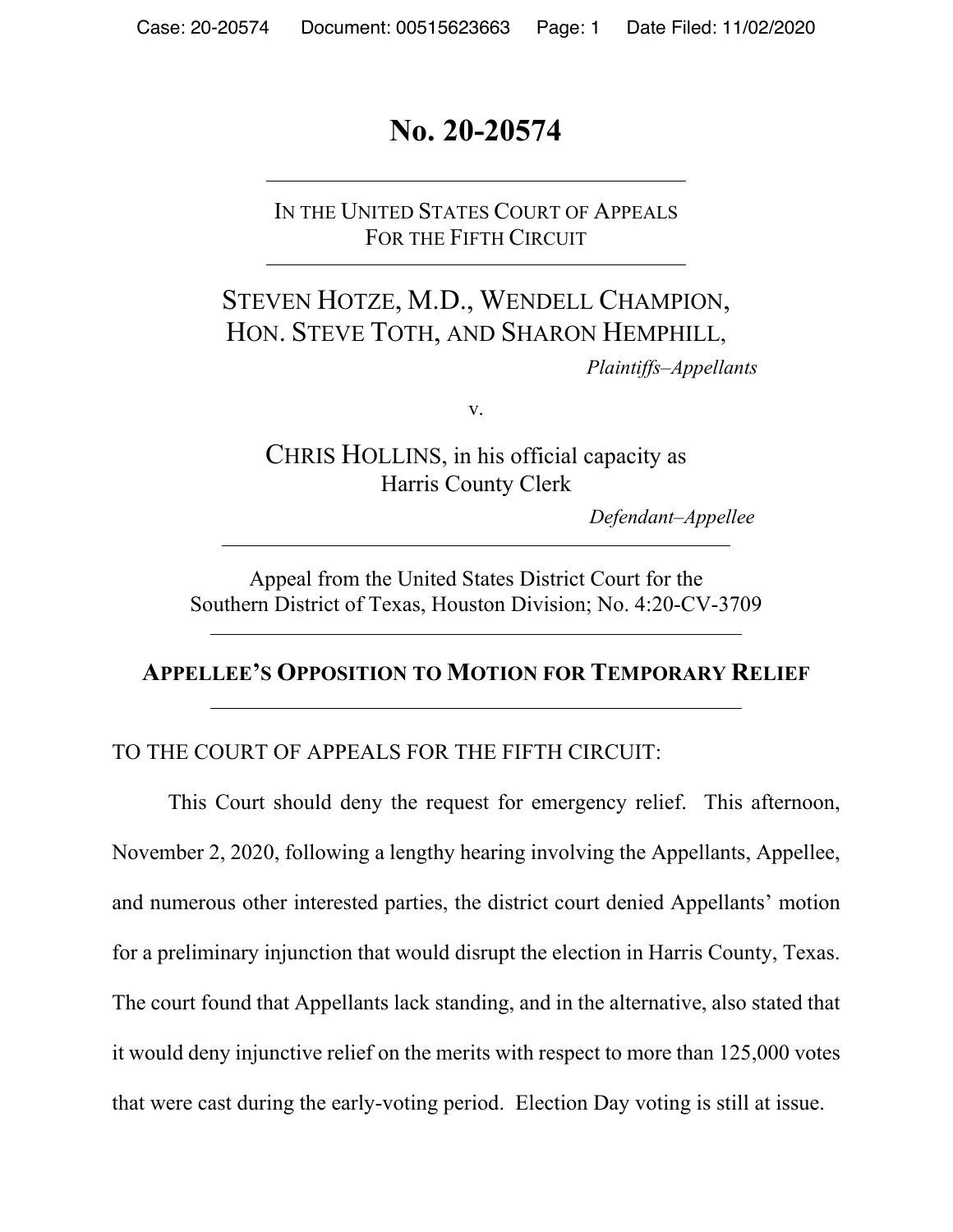Appellants seek temporary relief, asking this Court to take the highly irregular and controversial step of "staying" an order finding the lack of Article III standing and then imposing its own preliminary injunction—just hours before Election Day. Ever since *Purcell v. Gonzalez*, 549 U.S. 1 (2006) (per curiam), the Supreme Court "has repeatedly emphasized that lower federal courts should ordinarily not alter the election rules on the eve of an election." *Republican Nat'l Comm. v. Democratic Nat'l Comm.*, 140 S. Ct. 1205, 1207 (2020). That principle controls this case.

This Court has faithfully adhered to the Supreme Court's guidance and should continue to do so. *See, e.g.*, *Texas Democratic Party v. Abbott*, 961 F.3d 389, 412 (5th Cir. 2020); *Texas Alliance for Retired Americans v. Hughs*, 976 F.3d 564, 567 (5th Cir. 2020); *Veasey v. Perry*, 769 F.3d 890, 895 (5th Cir. 2014). Any court order enjoining the Harris County drive-through voting program, which was unanimously approved several months ago by the bipartisan Harris County Commissioners Court, would be a profound departure from the *Purcell* principle. This consideration alone is sufficient reason to deny the motion for temporary relief.

In addition, Appellants cannot establish that they have a meritorious case for temporary relief. For the Court's convenience, Appellee attaches his response filed with the district court along with all the exhibits. *See* Ex. A. That response covers the *Purcell* principle, *id*. at 6-8, confirms the district court's decision on standing, *id*. at 4-6, and provides several other barriers to the requested preliminary injunction. *Id*. at 9-30. Appellee also attaches the district court's written order. *See* Ex. B.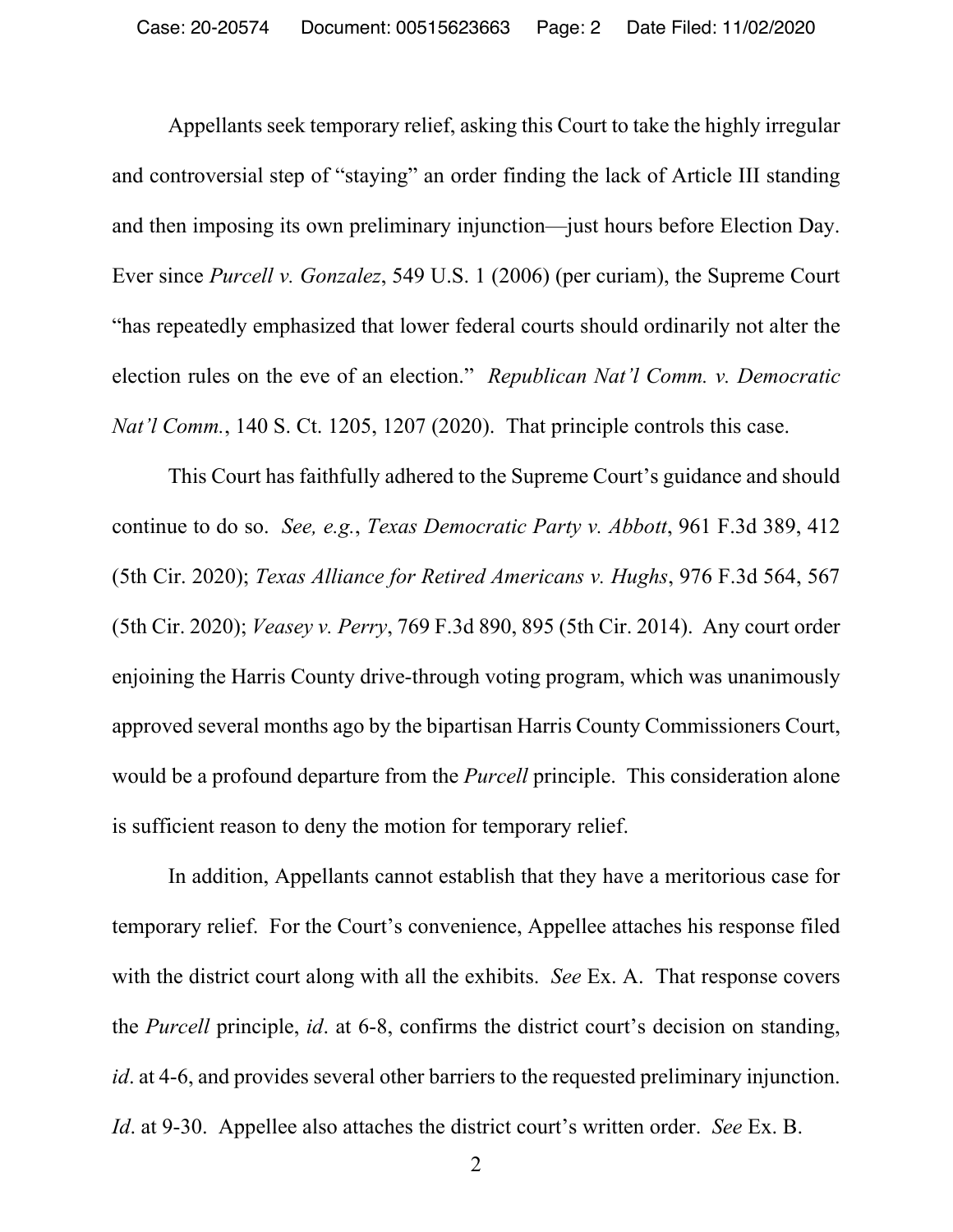The district court correctly held that Appellants lack standing. Ex. A at 4-6. With respect to their Article I, section IV, clause 1 (the "Elections Clause") claim, Appellants lack standing to litigate an "institutional injury" claim that belongs to the Texas Legislature. *See Lance v. Coffman*, 549 U.S. 437, 442 (2007).

This conclusion is not altered by the fact that one of the Appellants here, Representative Toth, is a member of the Texas Legislature. At least with respect to the Elections Clause claim, Representative Toth has suffered no individual injury, but alleges an "institutional injury" that is "wholly abstract and widely dispersed." *Raines v. Byrd*, 521 U.S. 811, 829 (1997). This is not a case in which the entire Legislature is appearing as "an institutional plaintiff asserting an institutional injury" that has "commenced this action after authorizing votes in both of its chambers." *Arizona State Leg. v. Arizona Indep. Redistricting Comm'n*, 576 U.S. 787, 802 (2015). Accordingly, Representative Toth has no standing to assert the claim either. *Corman v. Torres*, 287 F. Supp. 3d 558, 567-69 (M.D. Pa. 2018) (three-judge court applying this principle to state legislators alleging Elections Clause violations).

With respect to their equal protection claim, Appellants cannot demonstrate an individual and particularized injury; the record they presented to the district court consisted solely of generalized grievances about the drive-through voting process. *See Gill v. Whitford*, 138 S. Ct. 1916, 1922 (2018). Absent any evidence of some concrete and particularized injury that differentiates Appellants from all other voters, there is no justiciable equal protection claim.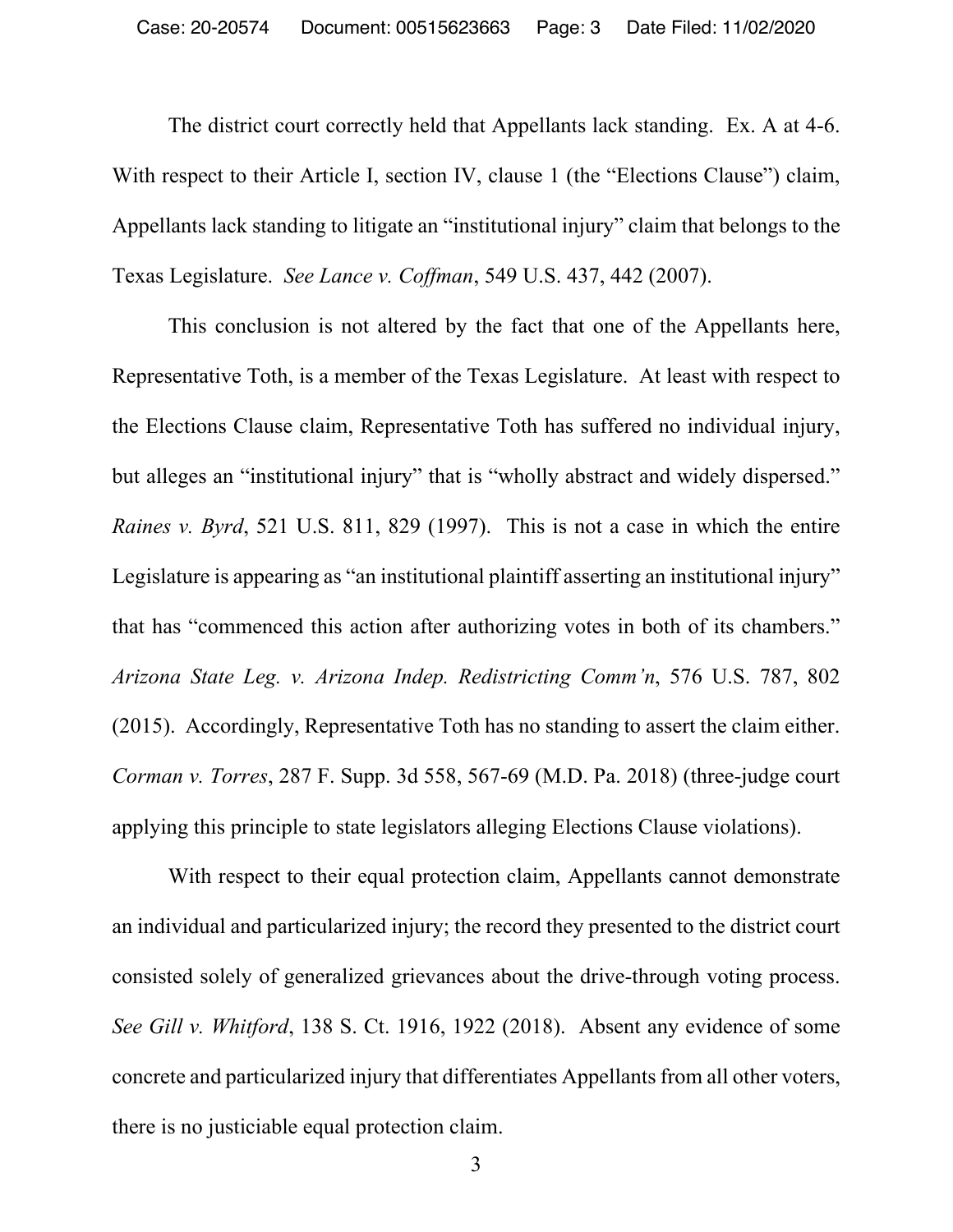In addition, the district court made clear that even if Appellants had standing,

the court would deny injunctive relief with respect to ballots cast during early voting.

Its reasoning would apply with equal force to Election Day voting:

- Appellants failed to show a reasonable likelihood of success on the merits. Ex. A at 13-27. Drive-through voting satisfies the laws governing voting on Election Day just as it does for early voting, *id*. at 13-19, but even if it did not, votes cast under that procedure would still be counted under both Texas law and recent U.S. Supreme Court authority. *Id.* at 20-23 (collecting cases).
- The laches principle applies. *Williams v. Rhodes*, 393 U.S. 23, 34–35 (1968) (election case). Drive-through voting *on Election Day* was approved by the Elections Division of the Texas Secretary of State, the official responsible for maintaining uniformity in application and interpretation of the Election Code. Tex. Elec. Code § 31.003; Ex. A-6 at ¶ 5; Ex. A-14 at 108-09. It was used without legal incident in a primary run-off and it has been widely publicized (including thorough discussions with stakeholders from both political parties). Ex. A at 9-12. Yet Appellants did not file their complaint until October 28 just two days before the conclusion of early voting and after more than 100,000 Texans had voted at drive-through polling places in reliance on the justifiable expectation that their votes would be counted. *Id*.
- Granting an injunction at this late hour would raise doubts about the validity of 126,912 early votes and would cause confusion among Election Day voters, tipping the balance of the equities and the public interest powerfully against the injunctive relief requested by Appellants. Ex. A at 27-30.

The district court expressed some doubt about the use of drive-through voting

on Election Day due to a textual difference in the statute that governs Election Day.

But it is notable that the Texas Supreme Court has had two opportunities to consider

these precise arguments about the meaning of the Texas Election Code. Both times,

that court declined to enjoin the drive-through voting program. Exs. A-1, A-2.

Federal courts should not step in at the last minute where the state courts did not.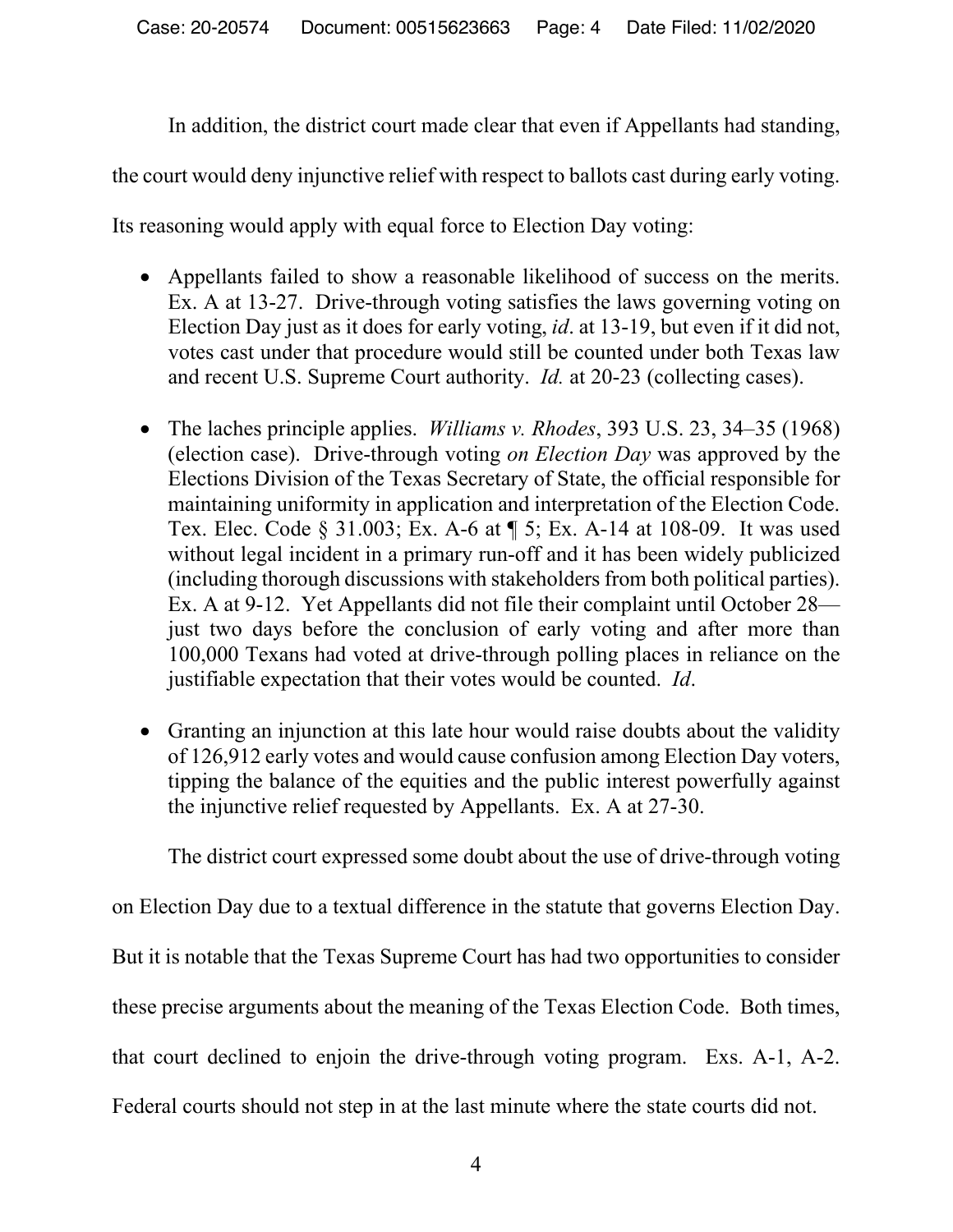Moreover, the district court's dismissal of the case on the basis of standing meant that it did not grapple with the other reasons to deny injunctive relief with respect to Election Day voting. Chief among these reasons is the *Purcell* principle, which would counsel against any federal interference with Election Day procedures. This Court has held that avoiding voter confusion and disruption of election practices is "within the public interest given the extremely fast-approaching election date." *Texas Democratic Party v. Abbott*, 961 F.3d 389, 412 (5th Cir. 2020). In this case, we are literally on the eve of Election Day. The public interest would be disserved by an injunction at the last minute—especially since Appellants slept on their rights for months before filing a lawsuit after the election was already underway. Notably, the court's discussion of Election Day voting does not address the *Purcell* principle.

In addition, even if the district court's stated concerns were valid, they would amount to nothing more than a run-of-the-mill question about state election laws. They do not state a colorable equal protection claim because the Harris County Clerk has authority only over elections in Harris County, and every voter in Harris County is being treated identically. The fact that voters elsewhere are subject to different voting procedures does not mean the Harris County Clerk's identical treatment of every Harris County voter is a violation of equal protection. *Citizen Ctr. v. Gessler*, 770 F.3d 900, 917–19 (10th Cir. 2014). This case bears no similarity to the facts of *Bush v. Gore*, 531 U.S. 98 (2000). *See* Ex. A at 26-27. It is a routine dispute about the meaning of one word in a state election law—nothing more.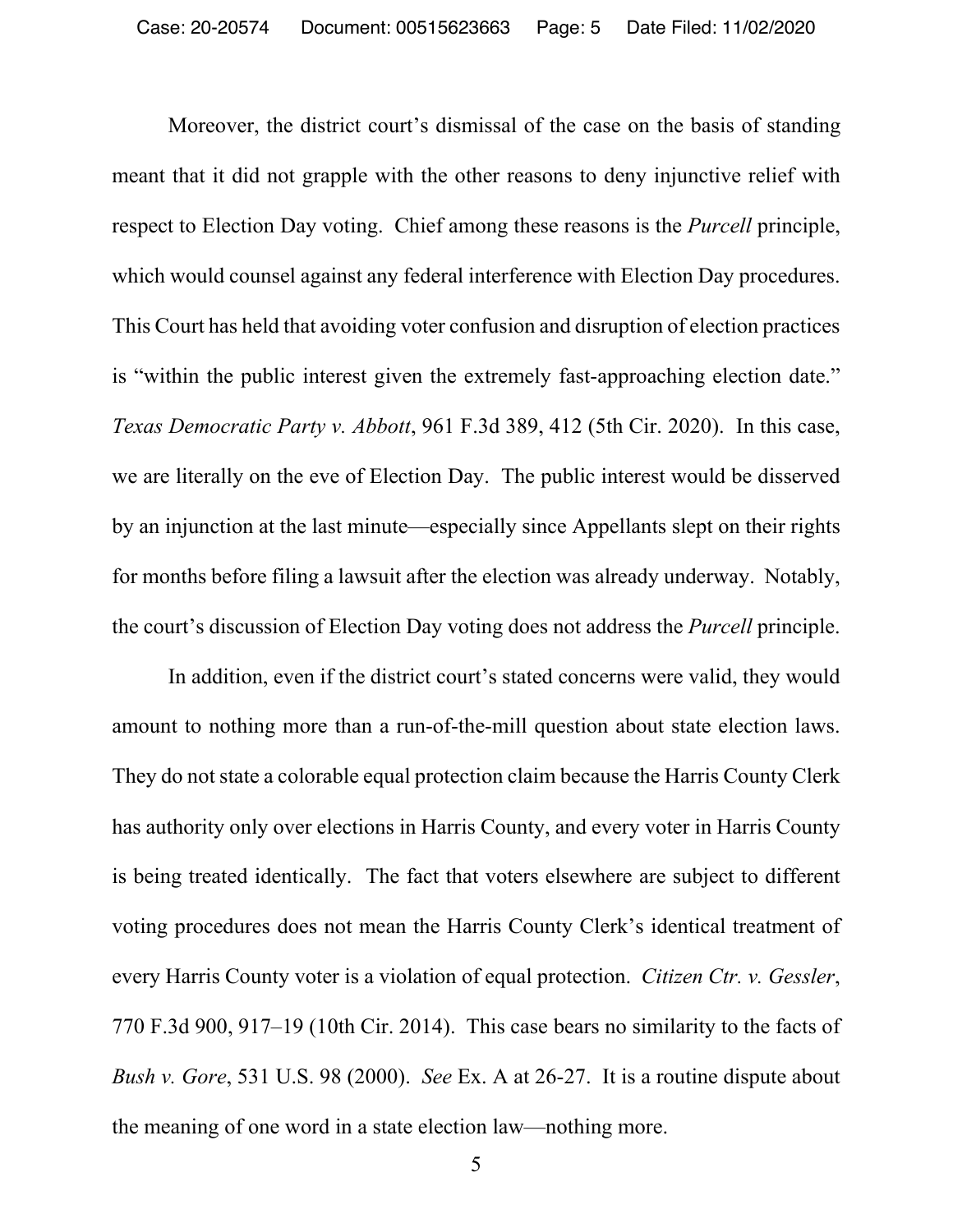Nor do Appellants state a colorable claim under the Elections Clause (even if they had standing to invoke it). Their claim depends on Chief Justice Rehnquist's concurring opinion suggesting a "significant departure" from the statutory scheme prescribed by a state legislature would raise "a federal constitutional question." *Gore*, 531 U.S. at 113 (Rehnquist, C.J., concurring). The facts of this case represent, at most, a debate over two arguable readings of the word "building" in Texas law. The Clerk's reading of the word "building" was approved by the Elections Division of the Secretary of State for Election Day voting, and the drive-through voting plan was unanimously approved by a bipartisan Commissioners Court. This situation is hardly the sort of "significant departure from the legislative scheme" that would rise to a constitutional violation. Obviously, it cannot be the law that every dispute about state election law presents a federal constitutional question. Ex. A at 24-25.

Notably, the court's discussion of Election Day voting does not address either of the alleged federal claims, much less find a "substantial likelihood of success." That discussion confirms this is a routine state-law dispute—and nothing more.

Election Day is tomorrow. There is no basis for this eleventh-hour attempt to disrupt the election by seeking to enjoin a voting procedure that was announced publicly months ago, approved by the Elections Division of the Secretary of State for Election Day voting, used successfully in a primary election without challenge, and relied on by more than 125,000 Texas voters. The Texas Supreme Court denied emergency relief based on these arguments, and this Court should do the same.